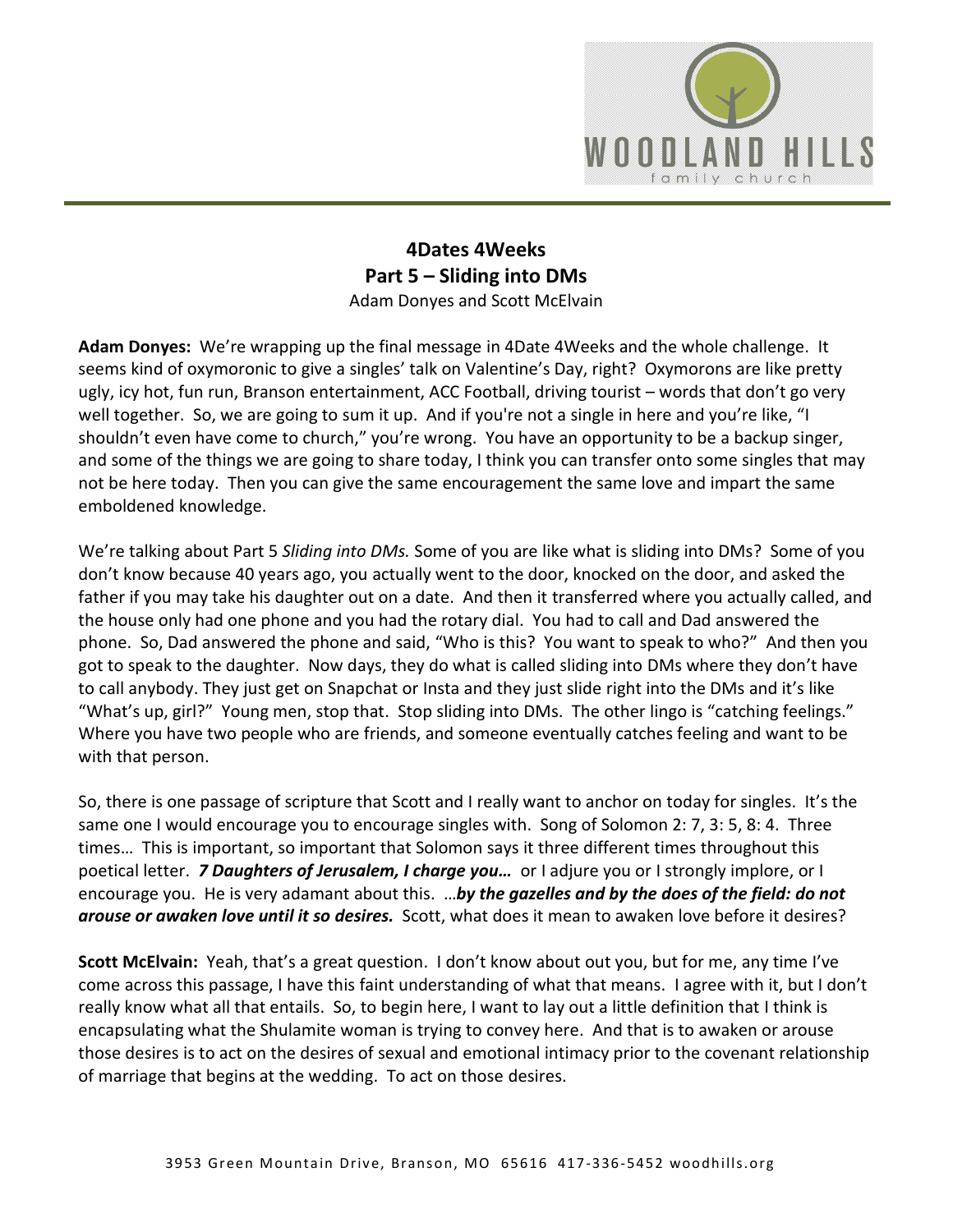I think that's pertinent for us because I want to acknowledge that God does give us those good desires for companionship, for intimacy, both emotionally and sexually. Those are good desires and what is being conveyed here is that those desires are to be acted upon at the right time.

In full transparency, I knew my wife four years in friendship before we started dating. The moment we started dating, I had all those desires present. They were absolutely present. I believe there are three ways we navigate or act on those desires. The first one is absolute freedom. The freedom to go and be with each other intimately, to hook up, to slide into the DMs for a hook up, not worrying about consequences, but seeking pleasure.

The second and third ones, I would phrase as repression versus suppression. Repression would say that this is the rejection or denial of these feelings, these desires, this desire for companionship. I think the third way we might go about that is suppression. As we understand these desires to be but there is a conscious restraint. They are good, not at this time.

So, what I believe the Shulamite woman is conveying in this passage is there is a right time, a right place, and a right person for the awakening and arousing of love. I think she understands something that you and I also understand and that is the power of love. She even mentions this power in Verse 5 here just a couple of verses before. Song of Solomon says this in 2: 5 - *Sustain me with raisins, refresh me with apples, for I am sick with love.* She is describing the physical ailment of her desire for Solomon in this passage. Her desire all but consumes here, exposing her to her husband just how vulnerable she is because she has given herself fully to him, he holds incredible power to build her up or to destroy her. The power of love. When these things are awakened or aroused prior to marriage, devastating things happen. I love how this commentary put it when it says, "Both men and women must let their love arise on it's own and not rush into it or force it to happen. When it is time, self-sacrificial love will rise naturally; it is not forceable.

I don't know about you, but when I think of this concept of forcing or rushing love, there is a TV show that comes to my mind. I believe many of you secretly watch this show and if, men, you are also being honest, you might just happen to be on the couch while this show is on as well. That is The Bachelor. Okay? I have to admit that sometimes I watch this, and I just think *do everything opposite of what they are doing. Watch that and do the opposite.* It's train wreck on train wreck with another train wreck.

I say this because in a public way, you see the consequences of what rushing and forcing love before it is time happen right before your eyes. Contestants show up and are vying for one person's affirmation and love and there is some magical clock existing out there in which these women are pushing and forcing to convey their love emotionally for a guy they've been on two dates with. Not to mention the sexual pressure that is put on these contestants to advance as far and as fast as they can to solidify that they would receive a rose. The exit interview when they do not receive a rose is all you need to see for the effects of what arousing and awakening love before it's time looks like. For there is some kind of script that almost of them read off of. "What is wrong with me?" "I gave all my love and I didn't get it back." "There must be something wrong with me; I'm unlovable." You just see the implosion of their awakening and arousing love prior to that time on full display.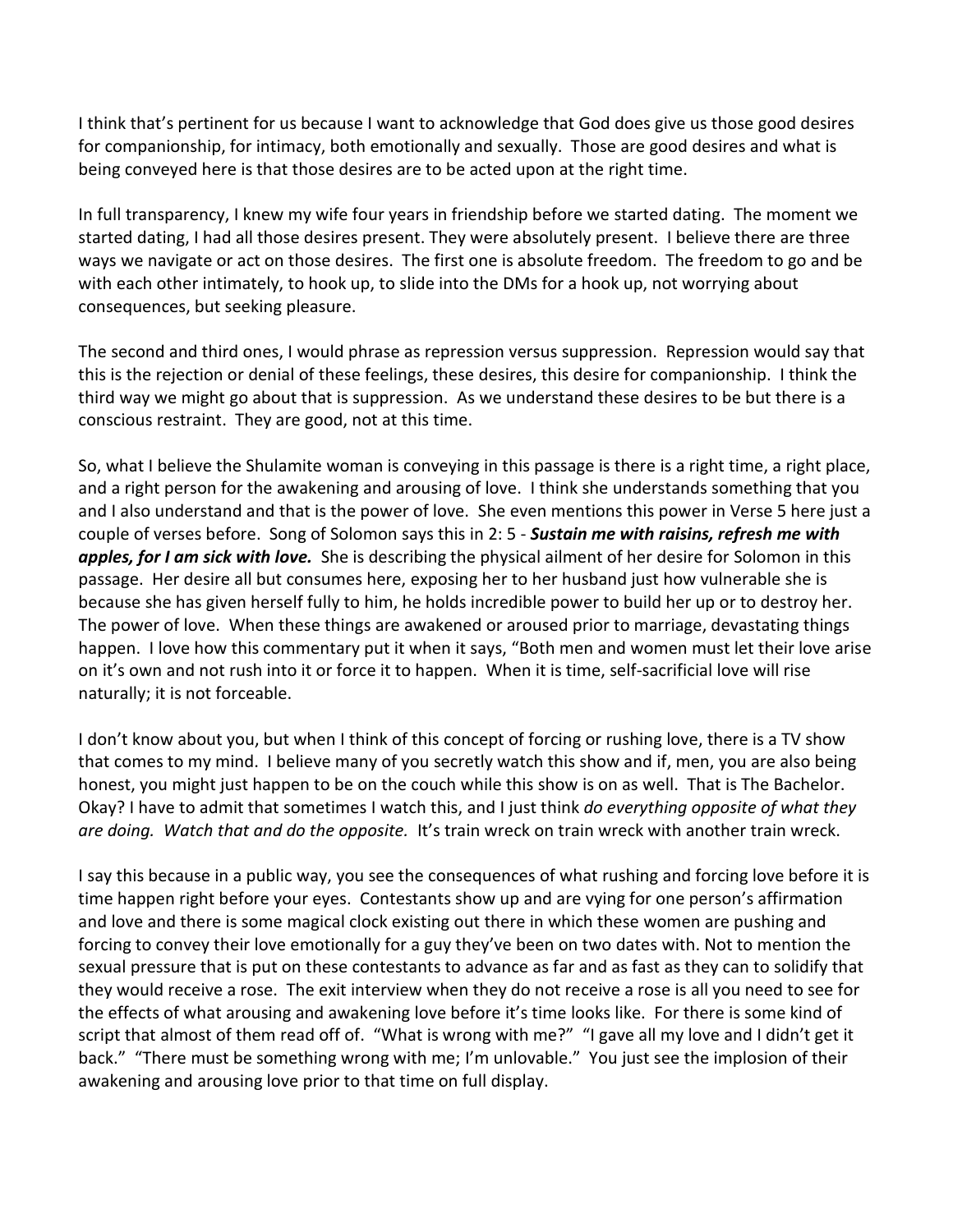So, as we move to the next section here, Adam is going to talk about what we do if we have already aroused or awaken that in the relationships right now or previously.

**Adam Donyes:** Or follow the cues of The Bachelor, right? My wife and I do a lot of pre-marital and postmarital counseling and it's crazy how some of them will watch this together. I'll look at the wife and say, "You don't expect to go stay in lodge cabins in the Alps and him to take helicopter rides with you and drop you off on deserted islands?" "You know that's not normal, right?" She'll kind of look at me… NO, it's not normal. Don't follow the cues of The Bachelor.

What happens if you are a single in here and you've already awakened love, or you've already pushed that too far. My friend, Eric Metaxas, says it really well. *"Having sex with the person you expect to marry is acclimatizing them to the idea of sex with someone they aren't married to."* What a powerful quote. You're getting them ready to do something you don't want them to do outside of marriage. Remember this. Sex isn't man's idea; it wasn't woman's idea. Women might think it was man's idea. No, it wasn't man or woman's idea; it was God's idea. God designed and God created sex. Marriage wasn't man's idea. Marriage was God's idea. So, when God designs things, he designs them within the context in which they belong, and it's the same with this. So, when you do something outside of a design, it can have catastrophic effects. It can have an impact. Let's look at this biblically. Scripture has something to say to this.

1 Thessalonians 4 – *3 It is God's will that you should be sanctified...* That word *sanctified* literally means to be set apart, which means we should be taking our dating, our marital, and our sexual cues from the Bible and not The Bachelor or Tender swipe left, swipe right. We shouldn't be taking our cues from culture; we should be taking our cues from scripture.

…*that you should avoid sexual immorality…* It's pretty clear. If you are not married, you should avoid sexual immorality. It's crazy to think about how prolonged adolescence singles are getting married later and later. One of the elders asked me why in between services. I said because men are more able to get on pornography where they don't control their own body and they are satisfied without needing a spouse, which is catastrophic what we're seeing in this trend and generation.

*4 …that each of you should learn to control your own body in a way that is holy and honorable, 5 not in passionate lust like the pagans, who do not know God; 6 and that in this matter no one should wrong or take advantage of a brother or sister.* When I think of singles dating, I often times see people who take advantage of guys or girls by emotional manipulation, by wordsmithing things, by making a girl feel bad if she doesn't give a part of her physical purity or whatever the case may be, and the relationship becomes really unhealthy and manipulative. It says do not take advantage. Gentlemen, no means no. Don't take advantage of a brother or sister, girls too. Don't emotionally manipulate guys, don't play games.

If you are in your 20s, stop playing games. Grow up, be an adult, don't play games. You know what I'm talking about. If you're ready to get married and you want to be a mature adult, there is no more time for games. Married people, stop playing games. *The Lord will punish all those who commit such sins, as we told you and warned you before. 7 For God did not call us to be impure, but to live a holy*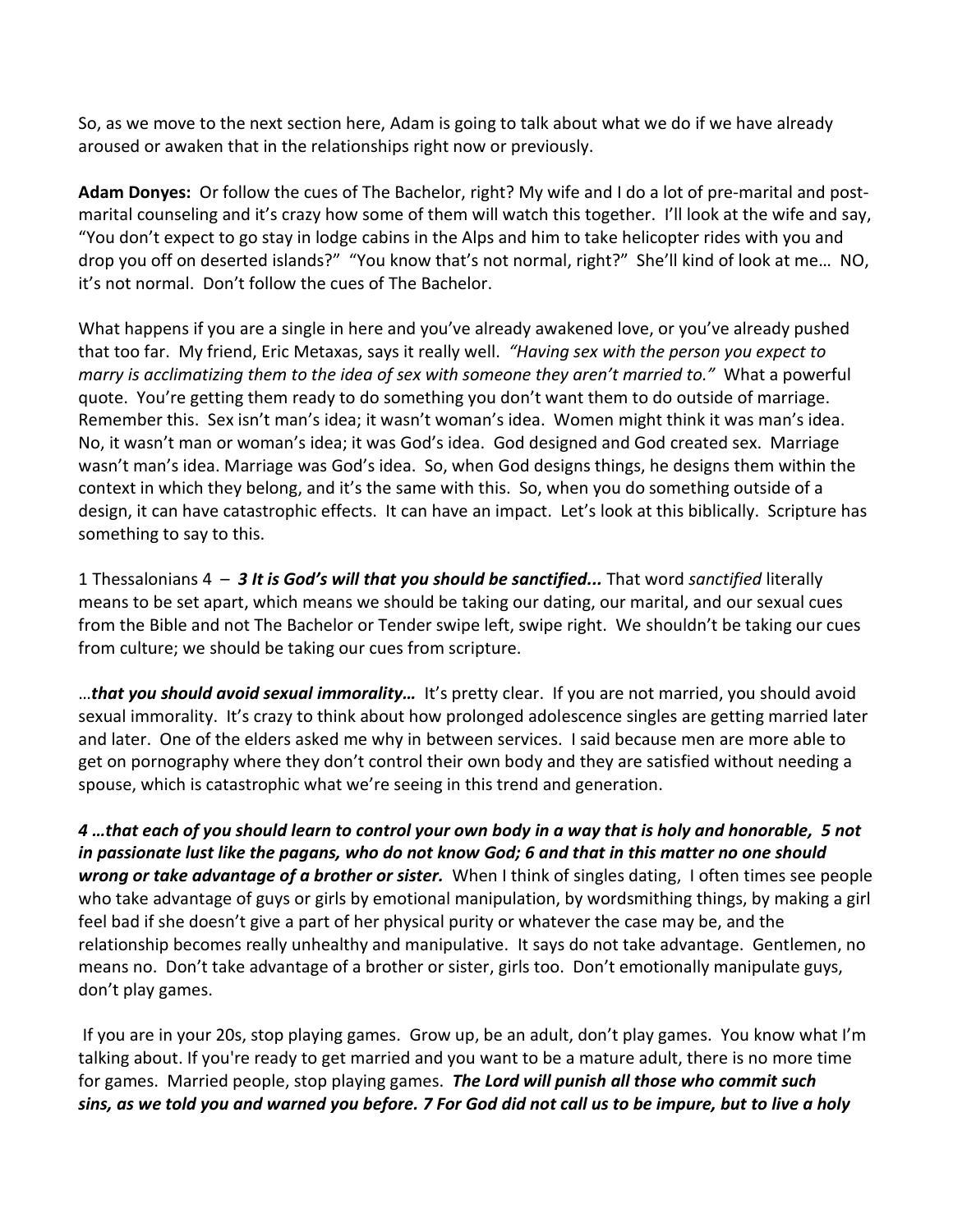## *life. 8 Therefore, anyone who rejects this instruction does not reject a human being but God, the very God who gives you his Holy Spirit.*

So, if you are a single and you're dating someone, they need to be a believer, period. A believer shouldn't date a non-believer. That non-believer is not going to have the Holy Spirit in them, and they are going to act like a non-believer. And scripture is crystal clear with it. There is no relation with a nonbeliever and a believer. I get this all the time from young people. You know that I mentor young people all the time. Girls will tell me this when a guy is awesome, "Man, he has so much potential to be an amazing Christian." I'm like, "Yeah, he also has potential to be a deadbeat dad. I don't care."

And then guys will say this: "Oh my gosh but she's so hot." I'm like, "Bro, so is hell. I don't care." Does she know Jesus? Does he know Jesus? Is he walking with the Holy Spirit inside him that's going to help him navigate the single waters, which is really important because here's the reality: In dating, we put on these rose-colored glasses and it is difficult to see red flags in dating with rose colored glasses on. What are those red flags? Co-dependency, sabotaging dates because you make it so self-centered and about you, wanting to cross physical boundaries, having a lot of emotional baggage. Those are red flags in dating.

Trust me. Marriage just becomes dating multiplied. Marriage is just dating squared. So, when you're dating someone, Gary Thomas says this in his book, *The Sacred Search*. *"We become so infatuated where the epinephrine and the endorphins in our brains literally make it impossible to see red flags because we have rose colored glasses on."* So, it's important that there are backup singers in these singles' dating life that they help identify those red flags in people.

I've learned this from singles. Usually, singles don't want to ask godly couples if they should be dating someone if they know they shouldn't be dating that person. They'll go to their secular friends who would give them the advice that they want to hear rather than what they need to hear. So, as you go through dating, you have to understand that infatuation period only lasts for nine to twelve months. Then that Bambi, twitter pated, really infatuated period goes and then, like Scott said, it's a train wreck on train wreck on train wreck. It explodes because once that infatuation is gone, what you've built on and you've chosen to ignore all the red flags.

So, here's a fireplace. We would all love to sit next to one of these today. What is a fireplace for? A fireplace was built to have warmth in a house and being able to confine a fire and it works great. But if you remove that fire from outside of the fireplace where it belongs, it is going to cause a lot of damage. As a matter of fact, it will burn the entire house down. This is how God designed sex. Singles, the fire is meant to be inside of marriage. When you take it outside of that, you're playing with fire, literally.

Now, let me encourage you with this, singles. If, like me, you have made mistakes in your physical purity… I didn't start walking with Jesus until halfway through college, and I made some mistakes in my physical purity. My wife was amazing. She didn't. She walked with Jesus her whole life and she has been amazing. So, we started dating and I wanted to do it the right way. I wanted to date her how scripture says you should pursue and date a woman, not how culture had taught me my entire life.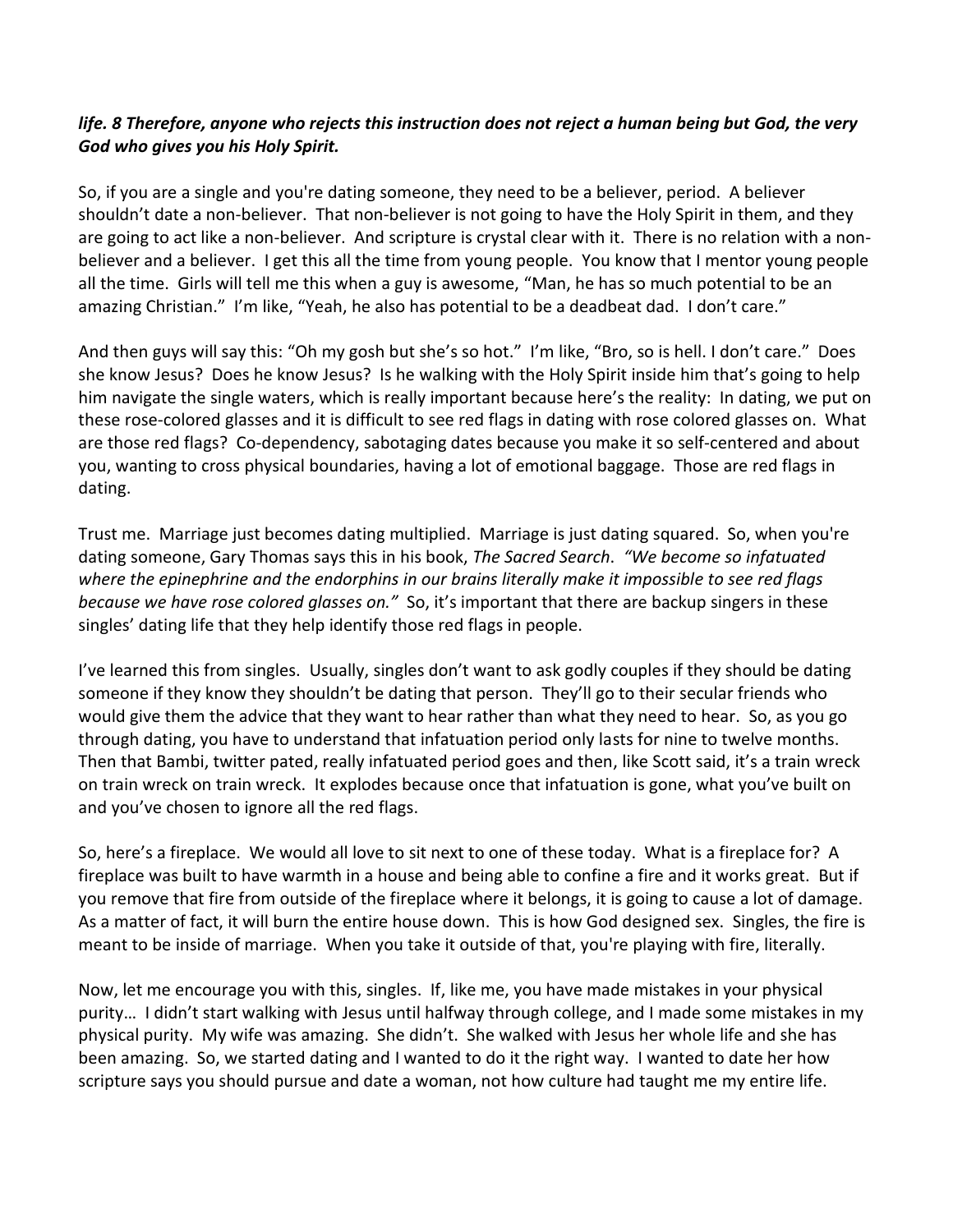So, knowing I had made some mistakes, I approached her and just said… and I knew this was going to get serious. I needed to let her know I had a past. I wanted to be honest, transparent, and didn't want any of our relationship built on lies. I approached her and just said, "Hey, I want you to know I have a past." I'll never forget what she said. She said, "That's not who you are today and that's not who you are becoming. I don't want to dwell on it." Thirteen years into marriage, she hasn't brought it up or thrown it back in my face yet. And she's living out the gospel. That's the redemptive power of Jesus Christ.

2 Corinthians 5: 17 – *If anyone is in Christ, they are a new creation; the old is gone.* So, if you are a single in an impure relationship, I'm telling you your response to today is to start walking in the newness of Christ, is to start walking in purity. If you're a parent and you know your young person is in an impure relationship, it is your responsibility, as a backup singer, to tell them to get out of that relationship. God is not going to bless a sexually impure relationship.

If you are single and you are shacking up with somebody, you either break up, separate, and start pursing the right way then lean in towards marriage, but you can't continue to have sex with somebody and say God is in this relationship. It doesn't work. That's not how he designed it. So, just like my wife says, "That's not who you are becoming," you have a chance to become somebody too. That's what I love about the story of David. The dude blew it with sexual purity, but God still redeemed him and we call him a man after God's own heart.

So, Scott, the next part of this is what about the singles that have never even had the opportunity or chance to awaken love?

**Scott McElvain:** Well, I want to acknowledge something and that is that I know that many of you who are single have a deep desire to be married and just haven't had that happen yet or haven't found that person yet. And as I made a phone call to a friend, Angie Woods, who is a life coach for young, single, Christian women, she said a phrase in there that I thought was too good not to share. She said, **"Hope deferred makes the heart sick."** So, if you are single and your heart is sick as you are losing hope that that may be something that the Lord has in store for you, do not lose hope. I want to encourage you here today because I feel as though I understand a little bit of where you're at. We live in a culture today that is so sex saturated that it's insane. The way in which we as a culture or the culture looks at singles that there is something wrong with you. Or why are you not with somebody? You're getting a little bit older, what's going on?

My wife and I are in the process of house hunting and we have about ten days to put a contract on a house before we're out of our next spot. Because of this, I am looking at houses I never ever would have considered prior to this timeline that I now have on me. Square footage, where we're living at, what it looks like. I am knocking things off my list. To put it another way, I am beginning to settle for things. And if I may encourage young single men and women, do not settle. Do not cave into the pressure. Stay strong.

I offer to you another thing as you look for love, as you look for marriage, which is what J.P. a pastor down in Texas, talks about. When he counsels young men and women, he asks them what they are looking for. The number one answer he gets is, "I'm looking for that feeling. I can't put my words on it,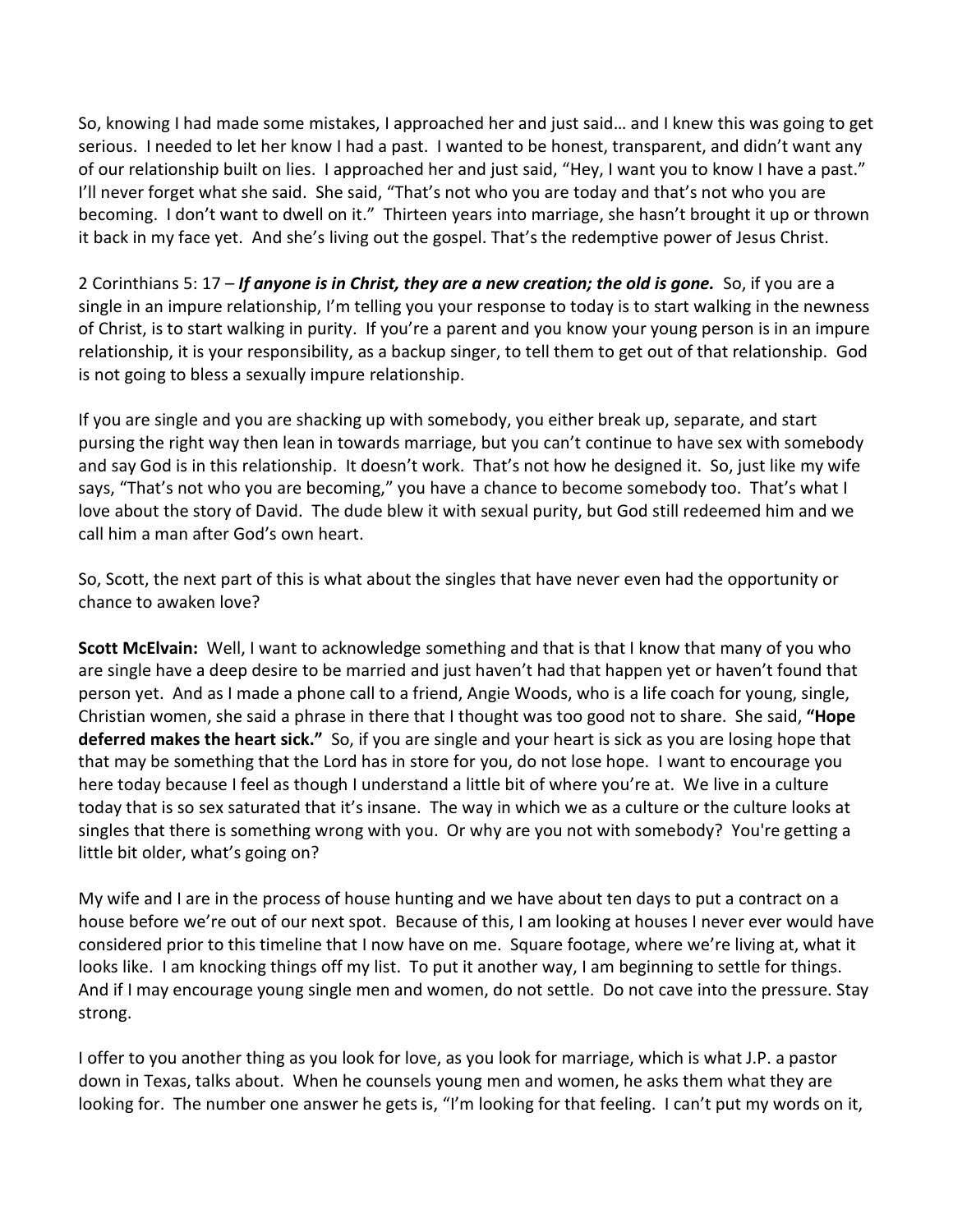but when I meet them, I'm just going to know." That's bad. J.P. describes it as dating should be more like a job interview than we want to admit. Is this person going to be a loving husband? Is this person going to be a good father? A good mother?

So, here is something I challenge you with. If you are young and single or even if you're in a dating relationship, maybe consider this. You actually write out a list of what you're looking for. Now, I have two caveats to that. One caveat would be after you create this list of this goddess woman or this he man, that you do two things. First of all, you write this. Pastor Douglas Wilson says this, *"Be the kind of person that the kind of person you want to marry would want to marry."* For everything you write on that list, you have to begin thinking *would that person want to have anything to do with me?* That you may begin thinking about some areas that you need to be working on as you are pursing marriage and in a relationship.

My second caveat to you writing that list would be this. Does your list match what God say is beautiful of a young man nor woman of God? There could be random things on there, preferences or whatever, but as you begin to take that list to the Lord, does that match what God says is beautiful? And if it doesn't, then you would humble yourself enough in conviction to confess that before the Lord and begin to pray that he changes your heart to better seek and love the things in which the Lord loves and seeks.

Now there are some things in there that are automatic deal-breakers for me, right? Like being a Tampa Bay Buccaneers fan right now. Let's just let out a collective sigh for all my Chiefs fans right now. But we would begin truly to think what is it that God wants in a young man or woman that we pursue.

I also want to ask a question that I think is a pertinent question for any stage of life, whether you're single, in a relationship, or married. For the singles that are sick of heart that we begin to maybe change our perspective by asking questions like this: How can I leverage this season of life for the advancement of the gospel? How can I leverage where God has me with what I'm doing for the advancement of the gospel? There is a season, there is the gift of singleness that allows you to do stuff that in marriage and raising kids doesn't allow, that you may begin to capitalize, maximize, and pursue that season for the advancement of the gospel. Because the Great Commission didn't say it begins when you are married. The Great Commission is for all in all seasons of life. So, hopefully, that challenge and different perspective may aid young singles.

Adam's going to finish us off in describing how we know when we're ready to awaken love.

**Adam Donyes:** I would say if you're single, there's nothing wrong with you… maybe, right? No, no, so maybe you're too clingy or maybe your too apathetic. Or maybe singleness is because you're not taking initiative or because every first date you go on, you sabotage by becoming super clingy and already talking about marriage on the very first date.

Maybe you are single because you have some maturing to do and you have some awareness to develop, which is understanding too. But if you are single and you are a girl, I love the way that Mia Angelo puts this. She says that a woman's heart should be hidden in God that a man has to seek Him just to find her.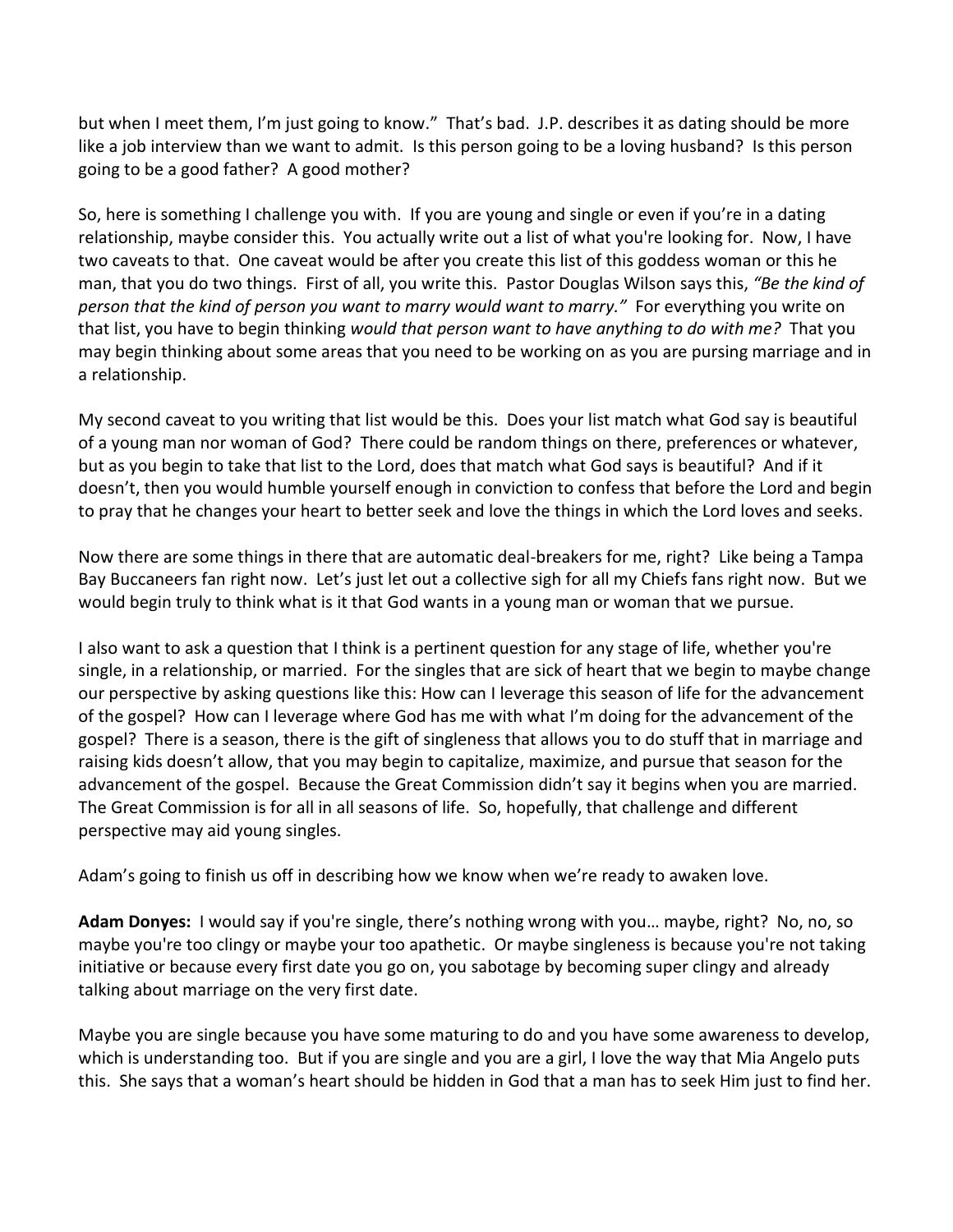So, if you're single and you're looking for a significant other to fulfill you or satisfy the deepest longings of your heart, that person will react as a dysfunctional savior. They are not supposed to complete you or satisfy you, regardless of what Hollywood movies say. No one completes you outside of Jesus. So, when you look for that, that becomes dysfunctional co-dependency, and it becomes really unhealthy. So, the idea that getting a significant other is going to make you happy is a lie straight from the pit. The enemy wants you to think that somebody else will complete you when Jesus alone is the one that completes you.

It's the same way I've told people that often we carry father wounds because we look to our earthly fathers to play a role that only our heavenly Father can. In the same way, when we look for a significant other to complete us in a way that only Jesus can, we project unfairly onto somebody else a role they can't carry. They can't carry that burden. They can't carry your sin. They can't carry your junk. Jesus can. And Jesus said, "I will never leave you; I will never forsake you," but that person you're dating, that person you're married to, they'll disappoint you and let you down. It's called sin. When you take one sinner plus one sinner, you get more sin, not less sin. It doesn't get less when you take two sinners into this equation.

Ted showed this triangle a couple of weeks ago and I love it. I've always used it for young people. So, this is even for married couples. This isn't just for single people, this is for everybody. So, you have you and others. Think about your name, the girl's name, your spouse, you and then you have God. Every relationship that pursues God first and foremost is going to have more intimacy, they're going to close the distance between each other, getting closer to God and helping that intimacy.

But the problem I see so many times with young single people is they do the opposite. Here's the full part of the triangle. They pursue each other first. So, rather than keeping God the center of their relationship and pursuing him first and foremost, they pursue each other first and you see what happens to the distance between God. They actually increase their distance between them and God, creating an unhealthy relationship.

Gary Thomas says it this way, *"Marriage doesn't solve emptiness, it exposes it. So, marry someone who has a solid core. If someone can't live without you, he or she will never be happy living with you either*." He's speaking of dysfunctional co-dependency.

I think a lot of the reasons why there are so many singles, especially in this prolonged adolescence era is one, guys are apathetic. I promise you, fellas, girls are better than Fortnight. A good, solid Christian girl is way better. And, fellas, there is a mature girl out there and you guys have the pick of the litter if you'll just step up.

So, if you are a single guy in here today or online or in the Chapel and you have never been on a date with a girl, but there's this girl you really want to take out, I will cash app you your first date. If you will step up and be a man… She has to be a believer. And you need to be a believer. My wife and I will sponsor your first date to get off your duff, ask her on a date… Today is a great day to do it. I heard there is a day called Valentine's Day. Today would be a great day to take that girl out.